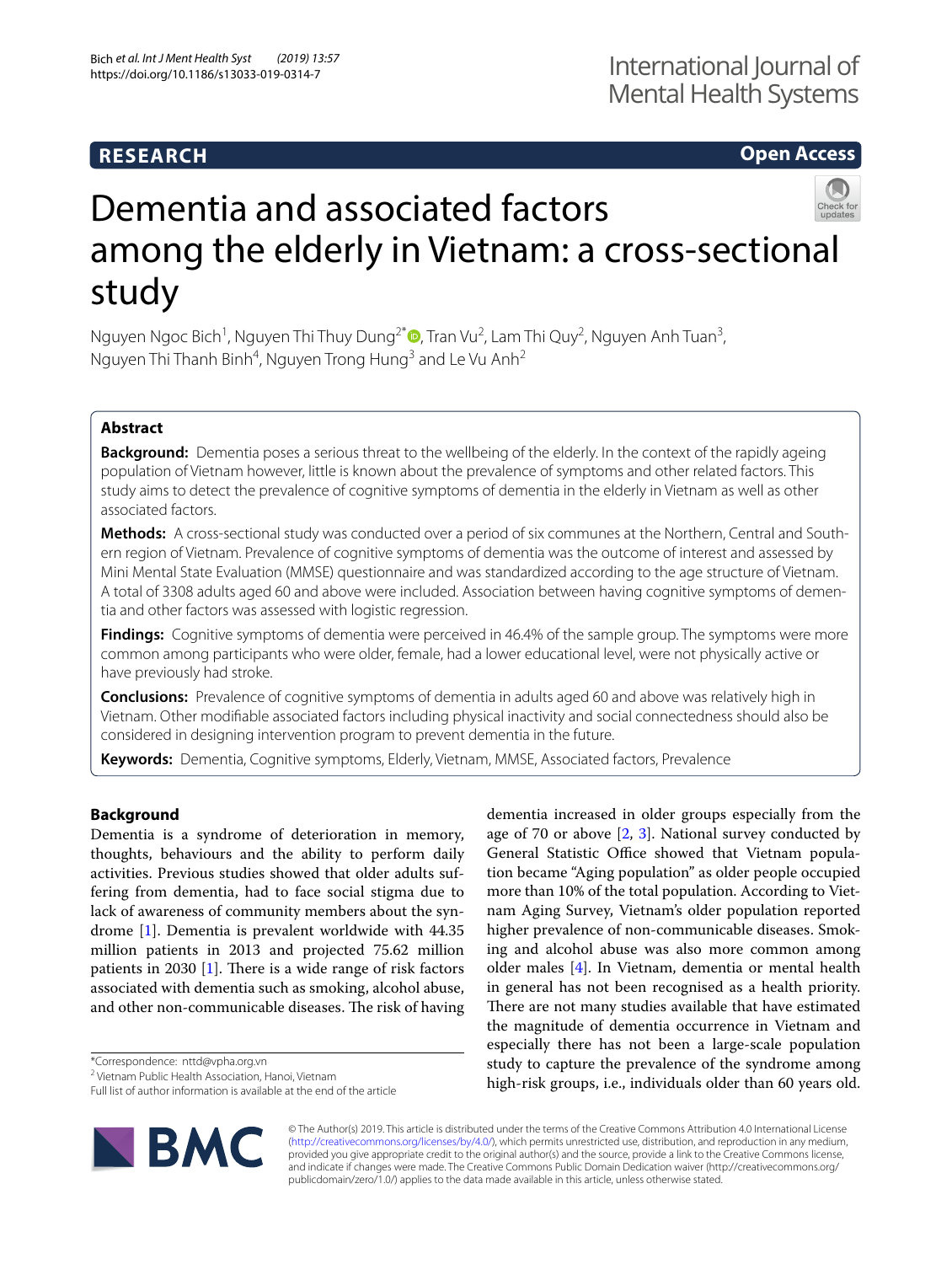There were some primary studies conducted in Vietnam with a small sample. These studies estimated that the prevalence of dementia was around 4.5% [[2,](#page-6-1) [5](#page-6-4)[–7](#page-6-5)]. There is, however, a dearth of statistics of associated factors with dementia in a Vietnamese context. Diferent subtypes of dementia are characterised with diferent sets of symptoms but cognitive impairment is the most early sign of the syndrome [\[8](#page-6-6)]. It has been suggested that cognitive impairment is an intermediate stage between normal cognition and dementia [[9](#page-6-7)]. This study aims to investigate the prevalence of cognitive symptoms of dementia and its associated factors in adults aged 60 and above in Vietnam.

# **Method**

# **Design and setting**

This cross-sectional study was conducted in six communes in six provinces of Vietnam in 2016. A commune is the third administrative tier of Vietnam's administrative hierarchy, after the province and district levels. The six communes were conveniently selected to cover urban and rural areas of the Northern, Central and Southern Vietnam.

#### **Participants and sample size**

Participants of the study were elderly people living in the study sites and met our inclusion criteria of (1) being 60 years old or above; (2) being a registered resident in the designated communes and (3) not living with any diagnosed mental disorder that could compromise the autonomy to participate in the study.

Before the recruitment of participants, each commune health centre conducted a review in the population management records of the commune to create a sampling frame which included 5539 adults over the age of 60. Of those, 1340 were absent or moved without registering with the authority. Total of 4199 individuals were reached and invited to participate in the study. Among those, 891 refused to participate. No information about people who refused or were absent is available. A total of 3308 respondents gave consent to have their information collected and to be interviewed.

## **Data collection**

Data were obtained using a structured questionnaire. Interviews were conducted by trained interviewers who were local health staff and were not involved in any other aspects of the study, such as recruiting participants or analysing data. All interviewers participated in a halfday training by a member of the research group on using the questionnaire and the importance of ethics in human research such as confdentiality of the data collected. Each interview was conducted in a private room with an interviewer and the participant. Where the participants needed assistance from another family member to answer demographic questions, another member of the family or their caregiver was allowed to be present in the room. Each participant received 30.000 Vietnam Dong (VND) (\$1.3) as compensation for the time attending the study.

#### **Variables and measurements**

Cognitive symptoms of dementia were assessed by the MMSE questionnaire—in Vietnamese. This questionnaire was used globally as the tool to measure cognitive functions and has high accuracy in detecting dementia. The MMSE includes 11 questions to assess 7 aspects including Orientation, Registration, Attention and Calculation, Recall, Language, Repetition and Complex commands, however, for the purpose of this study only the total score is examined. The total score ranges from 0 to 30. The higher the score, the better the cognitive function of the participant. Participants who scored less than 24 were categorized as having dementia cognitive symptoms in this study. This cut-off point was widely used in the studies in the scientifc community and was suggested as having optimal sensitivity (0.85) and specifcity (0.90) [[10\]](#page-6-8).

# **Associated factors**

According to previous studies, ten potential associated factors with dementia, self-reported by participants or by caregivers, were included in the analyses:

- 1. Sex: male and female.
- 2. Age: categorised into fve groups of 60 to 64, 65 to 69, 70 to 74, 75 to 79 and 80 years or above.
- 3. Highest level of education: categorized into fve groups according to the Vietnamese educational system consisting of illiteracy, primary school, secondary school, high school or vocational school, and higher than high school (i.e., college or higher).
- 4. Main caregiver: was defned as the main person who cares for the participants, living either in the same accommodation or nearby.
- 5. Diet: was assessed by asking if the participant's current diet consisted of mixed elements (i.e., mixed meat, vegetables, grains), mainly vegetable, mainly seafood or following a weightless diet.
- 6. Physical activity level: was assessed by asking participants if they were currently engaging in any habitual or occupational physical activity at any intensity level of including daily exercise or physical activity at work.
- 7. History of high blood pressure: self-reported.
- 8. History of stroke: self-reported.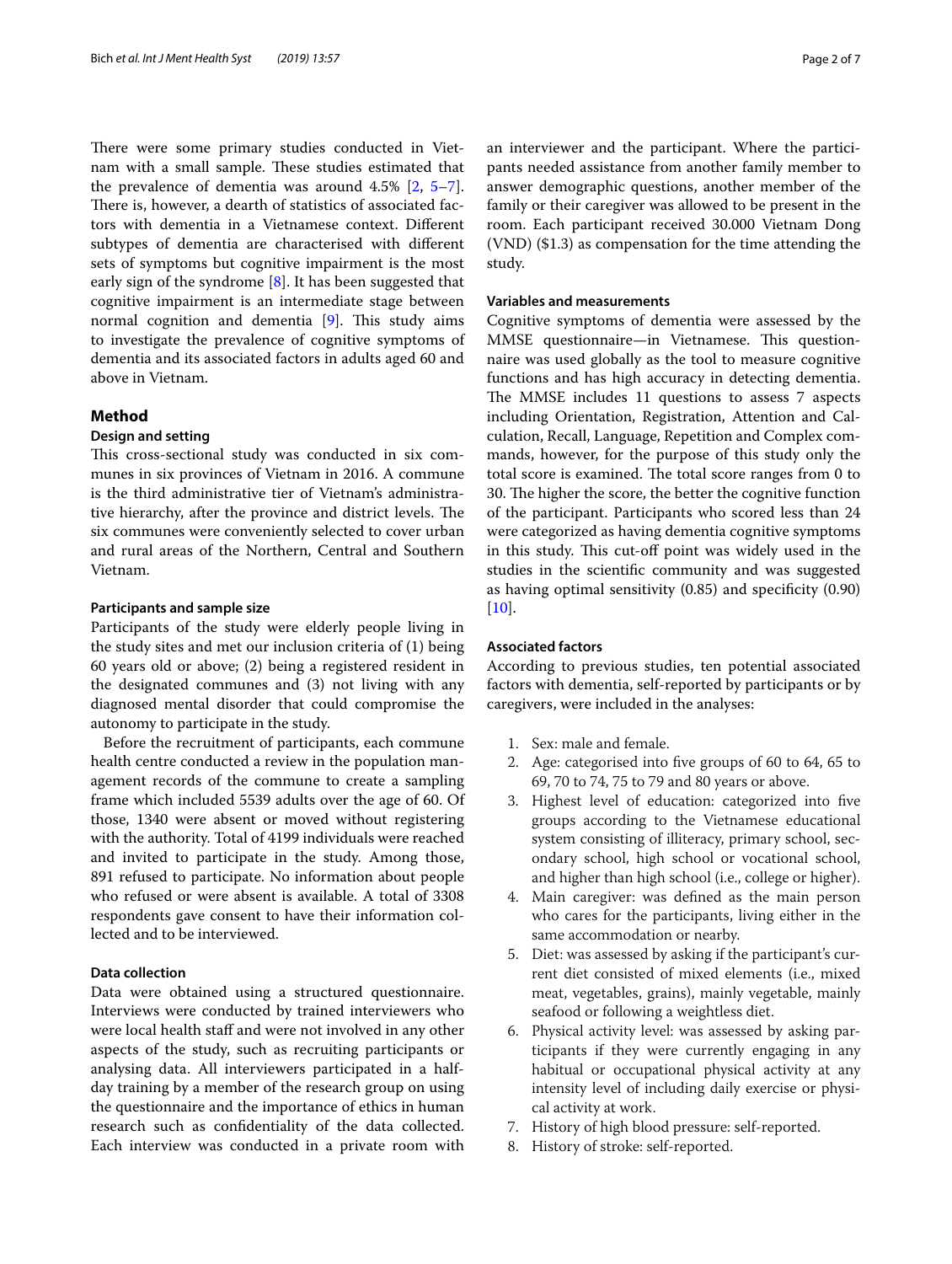- 9. Frequency participating in social activities per week or month: self-reported.
- 10. Frequency visiting friends or neighbours per week or month: self-reported.

#### **Statistical method**

Characteristics of participants were described as a total sample and stratifed by status, number and proportion of cognitive symptoms of dementia. Logistic regression was used to assess the factors associated with cognitive symptoms of dementia. Two types of model were developed: (1) crude model included one factor of interest and the outcome; and (2) adjusted model that included all potential associated factors. Odds ratios and its 95% confdence interval were reported. Data was entered using Epi Data 3.1 and analysed using SPSS 16.0.

Ethical consideration of the study was reviewed and approved by the ethics committee of Hanoi University of Public Health (decision number 240/2015/YTCC-HD in 2015). Participants were provided with information about the study including purpose, procedure and risks. Written consent forms were signed and given by all participants. For participants who had difficulties in communication or were not able to read the form, their caregivers signed the consent form on their behalf and assisted them during the interview.

## **Results**

# **Participant characteristics and prevalence of dementia cognitive symptoms**

Table [1](#page-3-0) shows characteristics of the participant as total and stratifed by cognitive symptoms of dementia. Of the total 3308 participants (age ranged from 60 to 103, mean=71.9), majority were between 60 and 70 years old (47%), about 60% were female and had primary schools as their education attainment (53%), the illiterate proportion was 8.8%. More than 50% of participants were non-religious and about one fourth were practicing Buddhist. Majority were Kinh people, the dominant ethnicity in Vietnam, only 2.1% were minorities (data not shown). The main occupations were agriculture, forestry or fishery, accounting for 55% (data not shown).

Using the MMSE questionnaire to detect dementia among elderly participants, the average score was 22.3. There were 59 participants  $(1.8%)$  who got a score of 0 and 175 participants (5.3%) got the maximum point of 30. Using the cut-of point of 24, 48% of participants were categorized as having cognitive symptoms of dementia. After standardizing the sample following the age structure of Vietnam in 2013  $[11]$  $[11]$ , the figure was slightly reduced to 46.4%.

Age and sex are signifcantly correlated with cognitive symptoms of dementia. The older the age group, the higher the prevalence of the symptoms. The age group of 60 to 64 had about 25% with dementia while this percentage among the group  $80+$  was more than three folds (82%). In this study, female participants had two times higher odds of having cognitive symptoms of dementia than male participants. There was a great difference in the proportions of participants with symptoms where level of education was assessed, with 95% symptoms observed in the lowest education groups as well as illiterate individuals, compared with 13% in the ones with higher levels of education. Those who were cared for themselves or were taken care of by their spouses, had a lower percentage of having cognitive symptoms of dementia compared to those who were looked after by their children and others (less than 45% compared to more than 65%).

Being physically inactive is also associated with having cognitive symptoms of dementia. The proportion of participants with symptoms was 1.8 time higher in physically inactive groups than in the active groups. Participating in social activities like community club, fund raising and visiting friends and neighbours also associates with lower prevalence of cognitive symptoms. Proportion of having the symptoms was 56% among the group who never took part in any activity while the fgure in the group who did on a daily basis was only 21%. With a similar trend, 40% of the participants who visited friends and neighbours every day, had cognitive symptoms of dementia but this number among those who visited was at 70%. The symptoms were more common among groups who had high blood pressure or stroke.

# **Associated factors of dementia**

Table [2](#page-4-0) shows the results from logistic regressions for cognitive symptoms of dementia. Bivariate analysis indicated that age, sex, educational level, main caregiver, mixed diet, level of physical activity, engaging in social activities, frequency of engaging in social activities, blood pressure level and history of stroke were associated with higher cognitive symptoms.

In the adjusted model, age, sex, educational attainment, physical exercise, main caregiver and stroke remained strongly associated with having cognitive symptoms of dementia. Meanwhile, the association between high blood pressure, mixed diet and cognitive symptoms became statistically non-signifcant. For the two factors of participating in social activities and visiting friends or neighbours, those who never engaged in such activities had higher odds of having cognitive symptoms of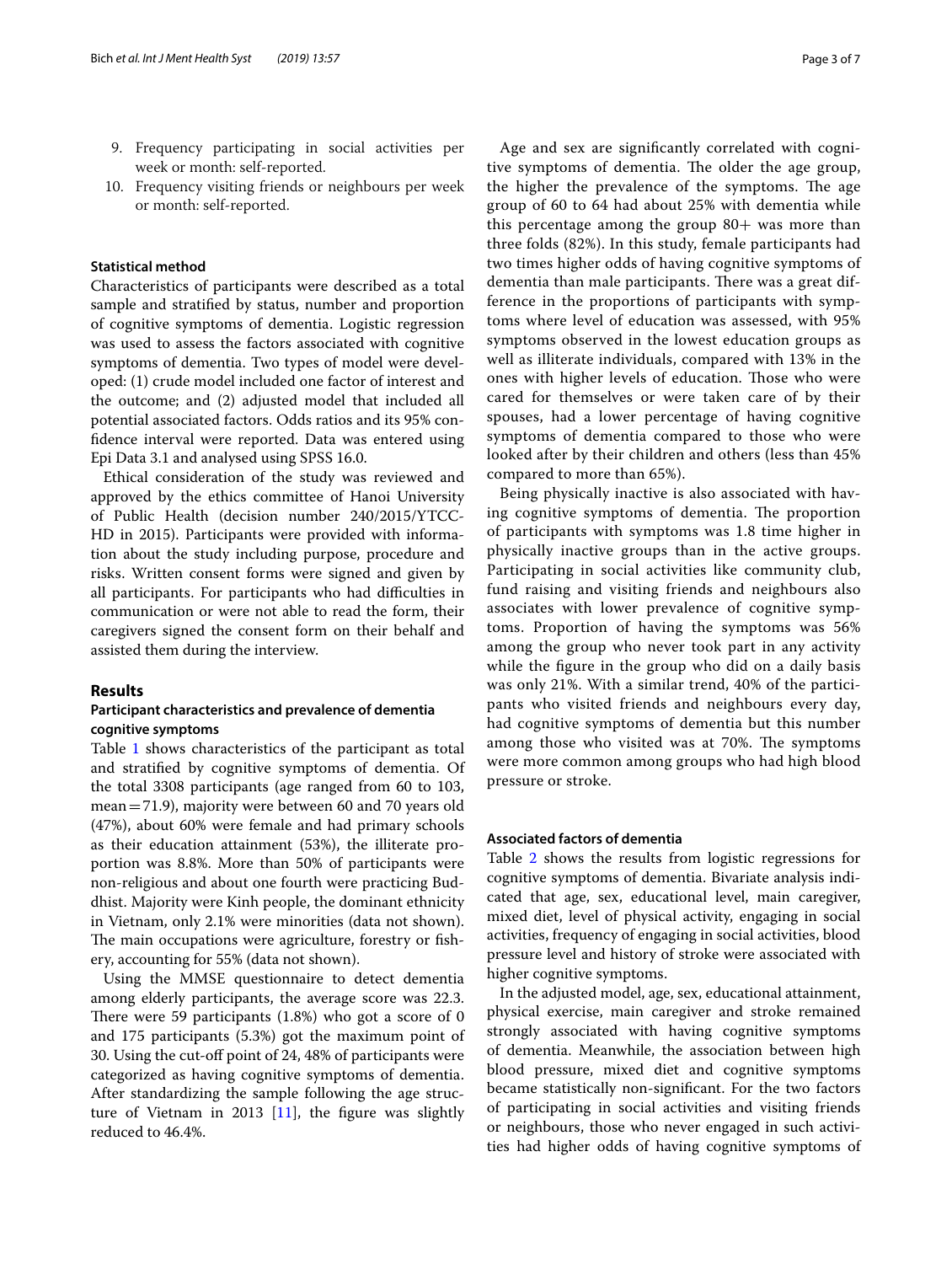# <span id="page-3-0"></span>**Table 1 Participant characteristics**

| Characteristics (n = 3308)          | Total sample, n (% <sup>a</sup> ) | Dementia symptoms, n (%b) |                  |  |
|-------------------------------------|-----------------------------------|---------------------------|------------------|--|
|                                     |                                   | No $(n = 1717)$           | Yes $(n = 1591)$ |  |
| Sex*                                |                                   |                           |                  |  |
| Male                                | 1333 (40.3)                       | 846 (63.5)                | 487 (36.5)       |  |
| Female                              | 1975 (59.7)                       | 871 (44.1)                | 1104 (55.9)      |  |
| Age group*                          |                                   |                           |                  |  |
| $60 - 64$                           | 802 (24.2)                        | 597 (74.4)                | 205 (25.6)       |  |
| $65 - 69$                           | 738 (22.3)                        | 476 (64.5)                | 262 (35.5)       |  |
| $70 - 74$                           | 566 (17.1)                        | 304 (53.7)                | 262 (46.3)       |  |
| $75 - 79$                           | 516 (15.6)                        | 215 (41.7)                | 301 (58.3)       |  |
| $80 +$                              | 681 (20.6)                        | 121 (17.8)                | 560 (82.2)       |  |
| Education*                          |                                   |                           |                  |  |
| Illiteracy                          | 290 (8.8)                         | 15(5.2)                   | 275 (94.8)       |  |
| Primary school                      | 1754 (53.0)                       | 712 (40.6)                | 1024 (59.4)      |  |
| Secondary school                    | 591 (17.9)                        | 413 (72.9)                | 160 (27.1)       |  |
| High school/vocational              | 463 (14.0)                        | 376 (81.2)                | 87 (18.8)        |  |
| Higher than high school             | 210 (6.3)                         | 183 (87.1)                | 27 (12.9)        |  |
| Main caregiver*                     |                                   |                           |                  |  |
| Self-care                           | 1838 (55.6)                       | 1013(55.1)                | 825 (44.9)       |  |
| Spouse                              | 701 (21.2)                        | 448 (63.9)                | 253 (36.1)       |  |
| Children                            | 690 (20.9)                        | 230 (33.3)                | 460 (66.7)       |  |
| Others (neighbour, cousin)          | 79 (2.4)                          | 26 (32.9)                 | 53 (67.1)        |  |
| Having mixed diet*                  |                                   |                           |                  |  |
| No                                  | 1190 (36.0)                       | 525 (44.1)                | 665 (55.9)       |  |
| Yes                                 | 2118 (64.0)                       | 1192 (69.4)               | 926 (58.2)       |  |
| Physically active*                  |                                   |                           |                  |  |
| No                                  | 532 (16.1)                        | 132 (51.9)                | 400 (75.2)       |  |
| Yes                                 | 2776 (83.9)                       | 1585 (92.3)               | 1191 (74.9)      |  |
| Participating in social activities* |                                   |                           |                  |  |
| Daily                               | 154 (4.7)                         | 122 (79.2)                | 32 (20.8)        |  |
| 3-4 times/week                      | 45(1.4)                           | 35 (77.8)                 | 10(22.2)         |  |
| 1-2 times/week                      | 62(1.9)                           | 43 (69.4)                 | 19 (30.6)        |  |
| 1-2 times/month                     | 658 (19.9)                        | 385 (58.5)                | 273 (41.5)       |  |
| Less than 1 time/month              | 552 (16.7)                        | 318 (57.6)                | 234 (42.4)       |  |
| Never                               | 1837 (55.5)                       | 814 (44.3)                | 1023 (55.7)      |  |
| Visiting friends, neighbours*       |                                   |                           |                  |  |
| Daily                               | 1249 (37.8)                       | 752 (60.2)                | 497 (39.8)       |  |
| 3-4 times/week                      | 401 (12.1)                        | 213 (53.1)                | 188 (46.9)       |  |
| 1-2 times/week                      | 503 (15.2)                        | 269 (53.5)                | 234 (46.5)       |  |
| 1-2 times/month                     | 327 (9.9)                         | 186 (56.9)                | 141 (43.1)       |  |
| Less than 1 time/month              | 271 (8.2)                         | 130 (48.0)                | 141 (52.0)       |  |
| Never                               | 557 (16.8)                        | 167 (30.0)                | 390 (70.0)       |  |
| High blood pressure*                |                                   |                           |                  |  |
| No                                  | 2055 (62.1)                       | 1104 (53.7)               | 951 (46.3)       |  |
| Yes                                 | 1253 (37.9)                       | 613 (35.7)                | 640 (40.2)       |  |
| Stroke*                             |                                   |                           |                  |  |
| No                                  | 3159 (95.5)                       | 1678 (53.1)               | 1481 (46.9)      |  |
| Yes                                 | 149 (4.5)                         | 39(2.3)                   | 110(6.9)         |  |

 $^*$  Significantly different between groups with and without symptoms of dementia ( $\chi^2$  p-value < 0.05)

<sup>a</sup> Percentage by column

**b** Percentage by row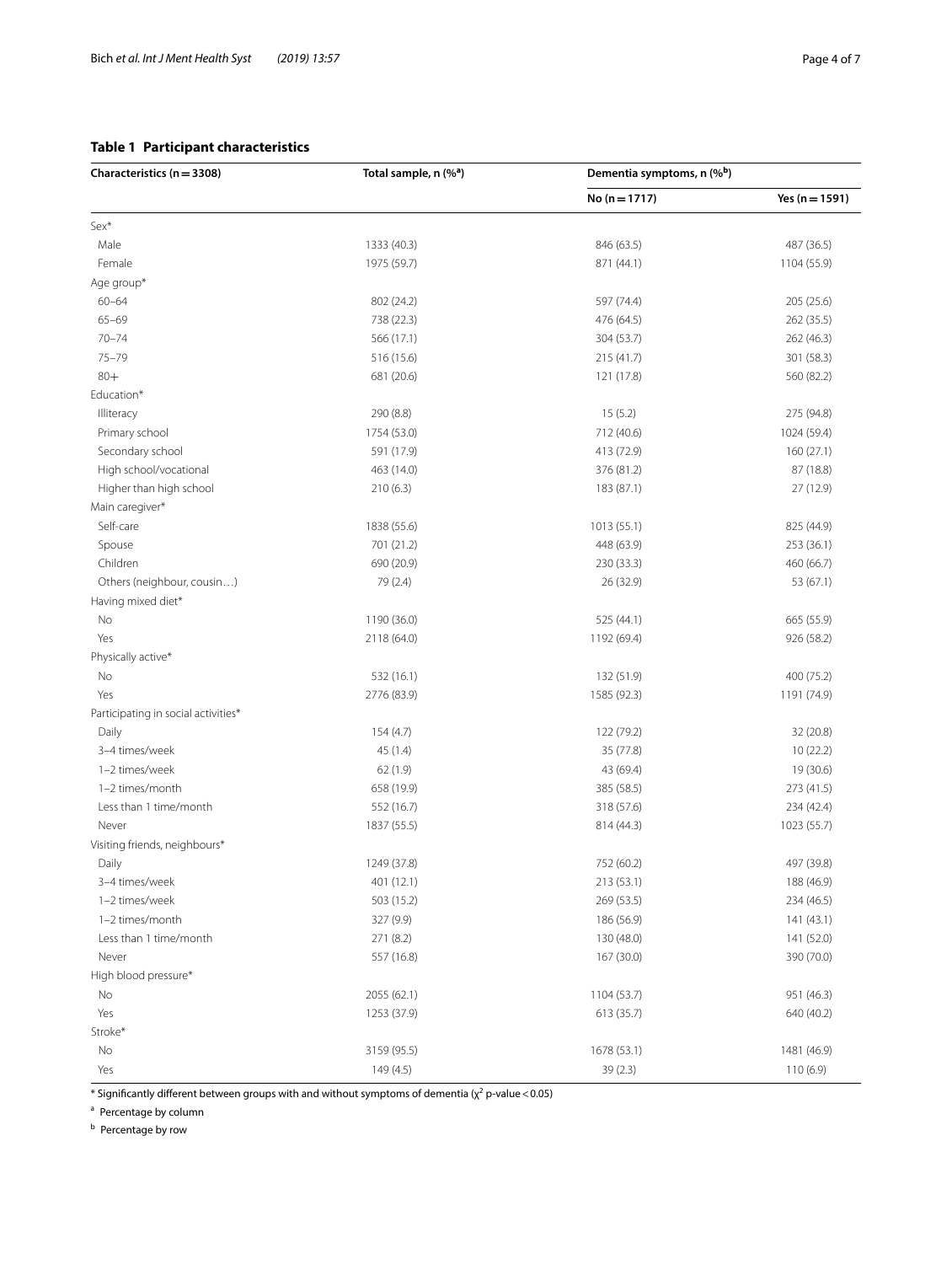<span id="page-4-0"></span>

|  |  |  |  |  | Table 2 Factors associated with dementia symptoms |
|--|--|--|--|--|---------------------------------------------------|
|--|--|--|--|--|---------------------------------------------------|

| <b>Characteristics</b>          |                   | Crude models   |                   | Adjusted model           |  |
|---------------------------------|-------------------|----------------|-------------------|--------------------------|--|
|                                 | ΟR                | 95% CI         | <b>OR</b>         | 95% CI                   |  |
| Age group                       |                   |                |                   |                          |  |
| $60 - 64$                       | 1                 |                | 1                 | $\overline{\phantom{0}}$ |  |
| $65 - 69$                       | 1.60 <sup>a</sup> | $1.29 - 2.00$  | 1.60              | $1.24 - 2.06$            |  |
| $70 - 74$                       | 2.51 <sup>a</sup> | $2.00 - 3.16$  | 2.77 <sup>a</sup> | $2.13 - 3.62$            |  |
| $75 - 79$                       | 4.08 <sup>a</sup> | $3.22 - 5.16$  | $3.81^a$          | 2.89-5.03                |  |
| $80+$                           | $13.48^{\circ}$   | 10.47-17.35    | $9.42^{\circ}$    | 6.98-12.71               |  |
| Sex                             |                   |                |                   |                          |  |
| Male                            | 1                 |                | 1                 |                          |  |
| Female                          | 2.20 <sup>a</sup> | $1.91 - 2.54$  | $1.70^{\circ}$    | $1.41 - 2.04$            |  |
| Education                       |                   |                |                   |                          |  |
| Illiteracy                      | 1                 |                | 1                 |                          |  |
| Primary school                  | 0.08 <sup>a</sup> | $0.05 - 0.13$  | 0.09 <sup>a</sup> | $0.05 - 0.15$            |  |
| Secondary school                | 0.02 <sup>a</sup> | $0.01 - 0.03$  | 0.03 <sup>a</sup> | $0.02 - 0.05$            |  |
| High school/vocational          | 0.01 <sup>a</sup> | $0.01 - 0.02$  | 0.02 <sup>a</sup> | $0.01 - 0.03$            |  |
| Higher than high school         | 0.01 <sup>a</sup> | $0.004 - 0.02$ | 0.01 <sup>a</sup> | $0.006 - 0.03$           |  |
| Main caregiver                  |                   |                |                   |                          |  |
| Self-care                       | 1                 |                | 1                 |                          |  |
| Spouse                          | 0.69 <sup>a</sup> | $0.58 - 0.83$  | $1.36^{b}$        | $1.07 - 1.72$            |  |
| Children                        | 2.46 <sup>a</sup> | $2.04 - 2.95$  | $1.35^{b}$        | $1.07 - 1.72$            |  |
| Others (neighbours, cousin)     | 2.50 <sup>a</sup> | 1.55-4.04      | 0.97              | $0.52 - 1.78$            |  |
| Mixed diet                      |                   |                |                   |                          |  |
| No                              | 1                 |                | 1                 |                          |  |
| Yes                             | 0.61 <sup>a</sup> | $0.53 - 0.71$  | 0.88              | $0.73 - 1.05$            |  |
| Physically active               |                   |                |                   |                          |  |
| Yes                             | 1                 |                | 1                 |                          |  |
| No                              | 4.03 <sup>a</sup> | $3.27 - 4.98$  | 1.89 <sup>a</sup> | $1.45 - 2.49$            |  |
| Participating social activities |                   |                |                   |                          |  |
| Daily                           | 1                 |                | 1                 |                          |  |
| 3-4 times/week                  | 1.09              | $0.49 - 2.43$  | 1.30              | $0.51 - 3.31$            |  |
| 1-2 times/week                  | 1.68              | $0.87 - 3.28$  | 1.86              | $0.85 - 4.09$            |  |
| 1-2 times/month                 | 2.70 <sup>a</sup> | 1.78-4.11      | 2.08 <sup>b</sup> | 1.28-3.39                |  |
| Less than 1 time/month          | 2.80 <sup>d</sup> | 1.83-4.29      | 1.36              | $0.83 - 2.25$            |  |
| Never                           | 4.79a             | $3.21 - 7.15$  | 2.08 <sup>b</sup> | $1.30 - 3.34$            |  |
| Visiting friends, neighbours    |                   |                |                   |                          |  |
| Daily                           | 1                 |                | 1                 |                          |  |
| 3-4 times/week                  | 1.33 <sup>b</sup> | $1.06 - 1.67$  | 1.17              | $0.90 - 1.54$            |  |
| 1-2 times/week                  | 1.32 <sup>b</sup> | $1.07 - 1.62$  | 1.30              | $1.01 - 1.67$            |  |
| 1-2 times/month                 | 1.15              | $0.90 - 1.47$  | 1.07              | $0.79 - 1.45$            |  |
| Less than 1 time/month          | 1.64 <sup>a</sup> | $1.26 - 2.14$  | 1.13              | $0.81 - 1.59$            |  |
| Never                           | 3.53 <sup>a</sup> | 2.85-4.38      | 1.59 <sup>b</sup> | $1.20 - 2.10$            |  |
| High blood pressure             |                   |                |                   |                          |  |
| No                              | 1                 |                | 1                 |                          |  |
| Yes                             | 1.21 <sup>b</sup> | $1.05 - 1.39$  | 0.94              | $0.79 - 1.13$            |  |
| Stroke                          |                   |                |                   |                          |  |
| No                              | 1                 |                | 1                 |                          |  |
| Yes                             | 3.20 <sup>a</sup> | 2.20-4.63      | $3.41^a$          | $2.12 - 5.50$            |  |

 $a$  p-value < 0.001

 $<sub>b</sub>$  p-value < 0.005</sub>

dementia by 2 times and 1.5 times respectively, compared to those who engaged in said activities daily.

# **Discussion**

This study was conducted to provide data on the general mental health status, as well as prevalence of dementia in the elderly in Vietnam. We hope that this study will bring attention for further research and investment in this feld. With the cut-off point of 24, the prevalence of cognitive symptoms of dementia among the elderly was at 46.4% after standardisation according to age structure of the population census 2013. The prevalence found in this study was much higher than found by Tran Van Long's study in 2013, which was 9.9% [\[6](#page-6-10)]. One explanation for this diference is that this study used a screening tool, MMSE, while Tran Van Long reported clinical diagnosis of dementia which are typically reserved for severe cases of dementia.

In this study, we found six factors that were strongly associated with cognitive symptoms of dementia including higher age, female biological sex, lower status of educational attainment, physical inactivity, lack of participation in social activities, and having had a history of stroke. Age is one of the most important risk factors of dementia. It has been found that risk of dementia escalates with increase in age. Only 1% of the population aged 60 to 64 sufered from dementia. After the age of 65, however, this proportion rose doubly for each 5-year period. The rate was at 1.4% among people aged 65 to 69; 2.8% to 4.1% in the 70 to 74 age group; 4.9% to 5.7% in the 75 to 79 age group; 8.7% to 13% among 80 to 84 age group and 16–25% in the group aged 85 or older [\[2](#page-6-1), [3,](#page-6-2) [5\]](#page-6-4). This is also explained by biological mechanisms of aging that leads to reduced nerve function, and decline in motor functions. The progression of dementia would be faster and more severe as the body ages over time.

Association between educational attainment and dementia cognitive symptoms found in this study could be explained by the hypothesis of cognitive reserve. Matallana et al. [\[12](#page-6-11)] in an eleven years of follow-up analysis found that better educated people had higher MMSE score than those who had less years of education. Since cognitive impairment strongly associates with degradation of brain, the ability that brain can maintain the function could reduce risk of dementia. Higher education is an indication that the person has a larger cognitive reserve that could compensate the damage of the brain and maintain its function as usual. Additionally, people with lower educational level have fewer opportunities to access to learning resources and information such as nutritional care. Therefore, their ability to treat illness is limited, thus increasing the risk of cognitive impairment. Some authors, however, suggested that other factors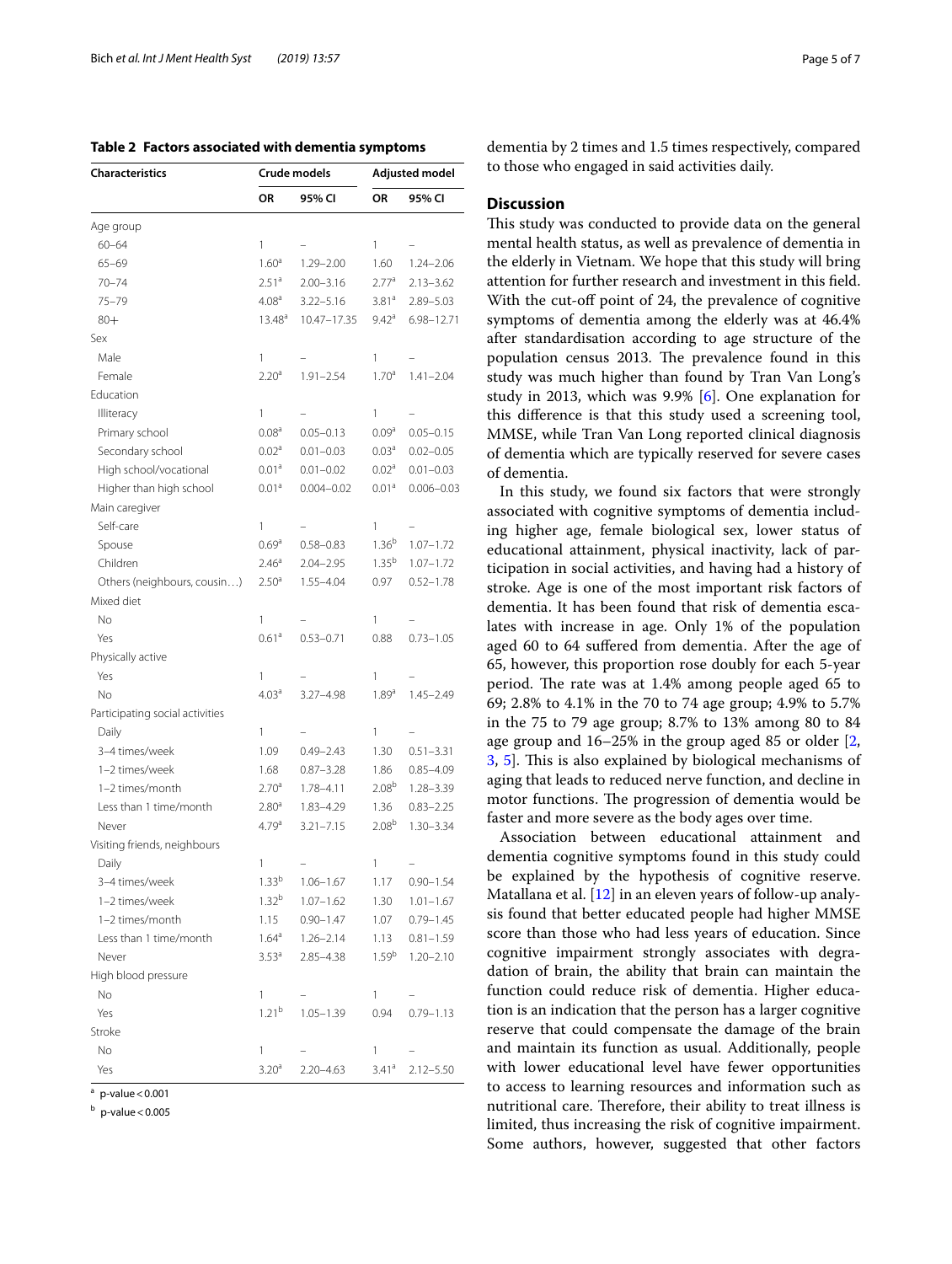including cultural environment and social context must be included to interpret the efects of such fndings on tests [[13,](#page-6-12) [14](#page-6-13)].

Being physically active and participating in social activities regularly helps the elderly maintain a healthy condition and prevent progression of such disease as dementia. Physical activities such as doing exercise or physical work helps the brain maintain an active state, thereby reducing the risk of function defciency and dementia. In Vietnam, a study conducted by the Vietnam National Institute of Gerontology indicated that not having physical activity increased the risk of dementia by 2.3 times  $[15]$  $[15]$ . The absence of social activities limits the ability to communicate and impacts the memory of elderly. These activities include visiting friends or relatives, participating in clubs and religious activities. However, not participating in social activities can also be an early symptom and a predictor of cognitive impairment among the elderly. A previous study conducted in Vietnam found that lack of social activities and entertaining activities increased risk of dementia by 3.3 times and 1.7 times respectively [\[15\]](#page-6-14).

Finally, as a direct cause of dementia, stroke damages the brain cells and directly afects functions like communication, movement and awareness, which in turn result in dementia. A study, which was conducted in 2009 among 285 patients with acute cerebral ischemic stroke at Cho Ray Hospital, showed that 42.4% of patients were at high risk of having dementia after a stroke. This relation was especially strong among group of people aged 60 or above [\[3](#page-6-2)].

# **Strengths and limitations**

This is one of a few studies conducted in Vietnam estimating prevalence of dementia and its cognitive symptoms among high-risk population. This population-based study sought to estimate the prevalence of cognitive symptoms of dementia, including undiagnosed cases. Participants were recruited from six communes which represents urban and rural area of three main regions of the country. Finally, in order to reduce bias, we conducted a pre-study to identify all eligible participants living in the study area.

Besides strengths, some weaknesses regarding methodology should be discussed. First, the relevance of the study results is limited to the study population due to the convenient sampling method. High refusal rate, 21.2%, possibly afects our fndings as we have no information on the group who did not participate. However, the age distribution and sex ratio of our study sample was similar to the general elderly population in Vietnam according to the most recent census at the time of study [\[16](#page-6-15)]. The participant's biological sex ratio was 148 females per 100 males while in the general population this ratio ranged between 113 and 200 females per 100 males [\[16](#page-6-15)]. In our sample, distribution of age groups was similar to the general Vietnamese elderly population (26.3%, 21.1%, 19.2%, 16.3% and 17.1% respectively to the age groups as in our study). Our sample had a slightly higher proportion of the age group of  $80+$  years old, which is known to have the highest risk of dementia. Hence, we calculated the age standardised prevalence using the general elderly population in Vietnam as standard population. Using the MMSE could overestimate the prevalence of dementia cognitive symptoms since the test result was suggested to vary across diferent level of education [\[13](#page-6-12)]. In term of associated factors, previous studies suggested that some other factors like being overweight and drug abuse [[17](#page-6-16)] might increase risk of dementia but were not taken into account in this study.

# **Conclusions**

Proportion of older adults who have cognitive symptoms of dementia was high in Vietnam. While there are specifc groups who are more vulnerable such as people with lower levels of education or those who have sufered from a stroke, some modifable risk factors including physical inactivity and social engagement should also be considered in designing intervention for dementia prevention in the future. For the groups with high risk of dementia, promoting healthy lifestyle with increased physical and social activities could not only prevent dementia but also improve the quality of life of the elderly.

#### **Abbreviations**

MMSE: Mini Mental State Evaluation; VND: Vietnam Dong.

#### **Acknowledgements**

The author thank Negin Khaleghi, the volunteer at the Center for Public Health and Ecosystem Research (CENPHER), Hanoi University of Public Health, for the English language editing.

#### **Authors' contributions**

All authors participated in designing the study and collecting data. TV, LTQ and NTTD were responsible for data analysing. All authors participated in preparing the manuscript. All authors read and approved the fnal manuscript.

#### **Funding**

This study was funded by Atlantic Philantropies. The sponsor had no infuence in the study design as well as preparation of this article.

#### **Availability of data and materials**

The dataset generated during the current study are not publicly available due to protection of personal data within the study but are available from the corresponding author on reasonable request.

#### **Ethics approval and consent to participate**

The study was approved by the ethics council of Hanoi University of Public Health (decision number 240/2015/YTCC-HD in 2015). Written consent form was signed and given by all participants.